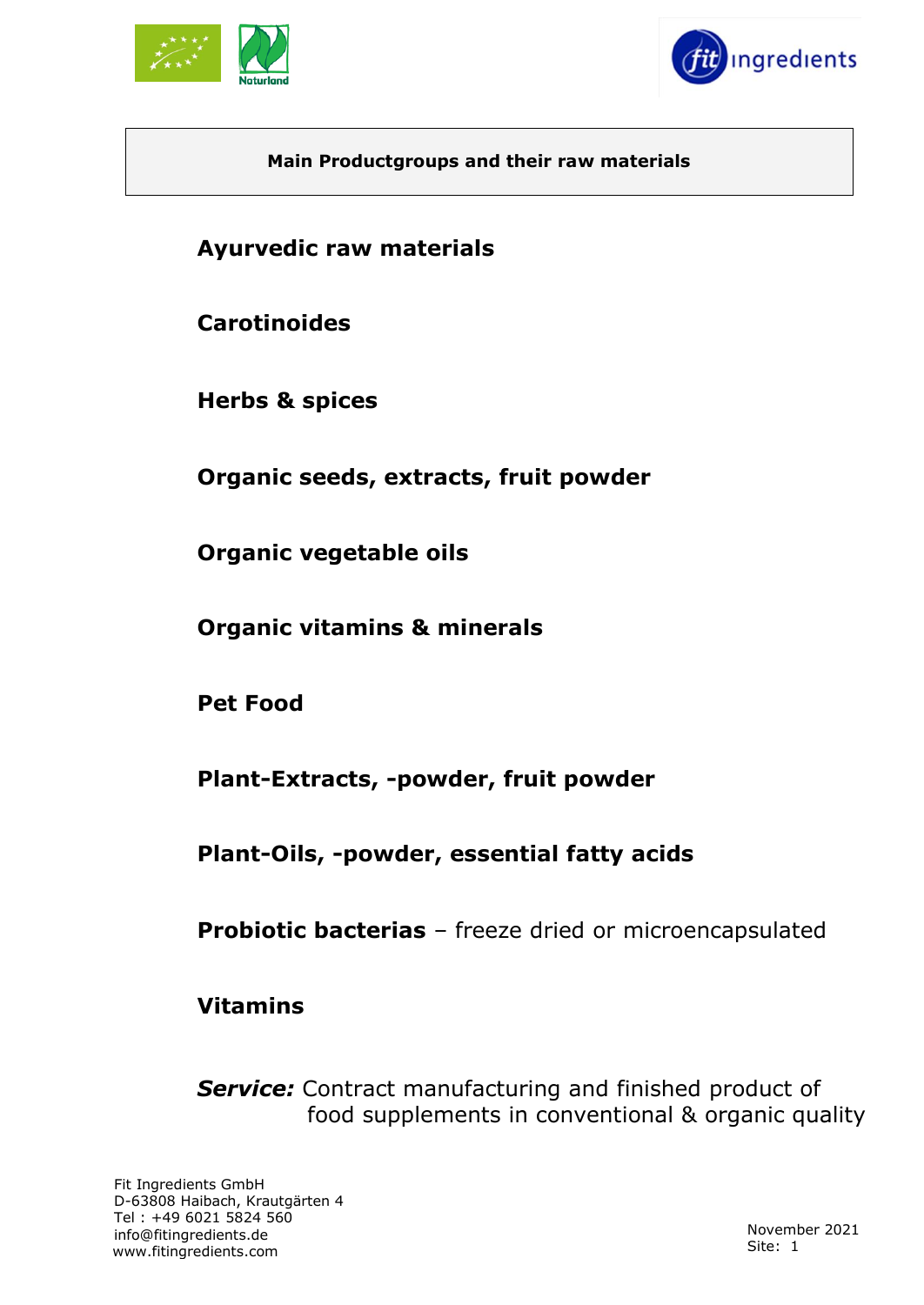



# **Ayurvedic raw materials**

| <b>Products</b> | Source / Lat. Name                                           |
|-----------------|--------------------------------------------------------------|
| Amalaki         | Emblica Officinalis                                          |
| Arjuna          | Terminalia arjuna                                            |
| Ashwangandha    | Withania somnifera                                           |
| <b>Brahmi</b>   | Bacopa monnieri                                              |
| Curcuma         | Curcuma longa                                                |
| Guduchi         | Tinospora Cordifolia                                         |
| Guggulu         | Terminalia Chebula, Emblica Officinalis, Terminalia Belerica |
| Nimba           | Azadirachta Indica                                           |
| Pippali         | Piper longum                                                 |
| Shatavari       | Asparagus racemosus                                          |
| Trikatu         | Piper nigrum, Piper longum, Zingiber officinale Roscoe       |
| Triphala        | Terminalia Chebula, Emblica Officinalis, Terminalia Belerica |
| Tulsi           | Ocimum sanctum                                               |

# **Carotinoide**

| <b>Products</b>           | Source / Lat. Name                     |
|---------------------------|----------------------------------------|
| Astaxanthin natural       | Haematococcus pluvialis                |
| Beta Caroten              | synthetic                              |
| Beta Caroten natural      | Dunaliella salina / Blakeslea trispora |
| Lutein Ester natural      | Tagetes erecta                         |
| Lutein natural            | Tagetes erecta                         |
| Lycopene natural          | Solanaceae /Tomato                     |
| Mixed Carotenoids         | Dunaliella salina                      |
| Palmoil mixed Carotenoids | Elaeis guineensis                      |
| Zeaxanthin natural        | Tagetes erecta                         |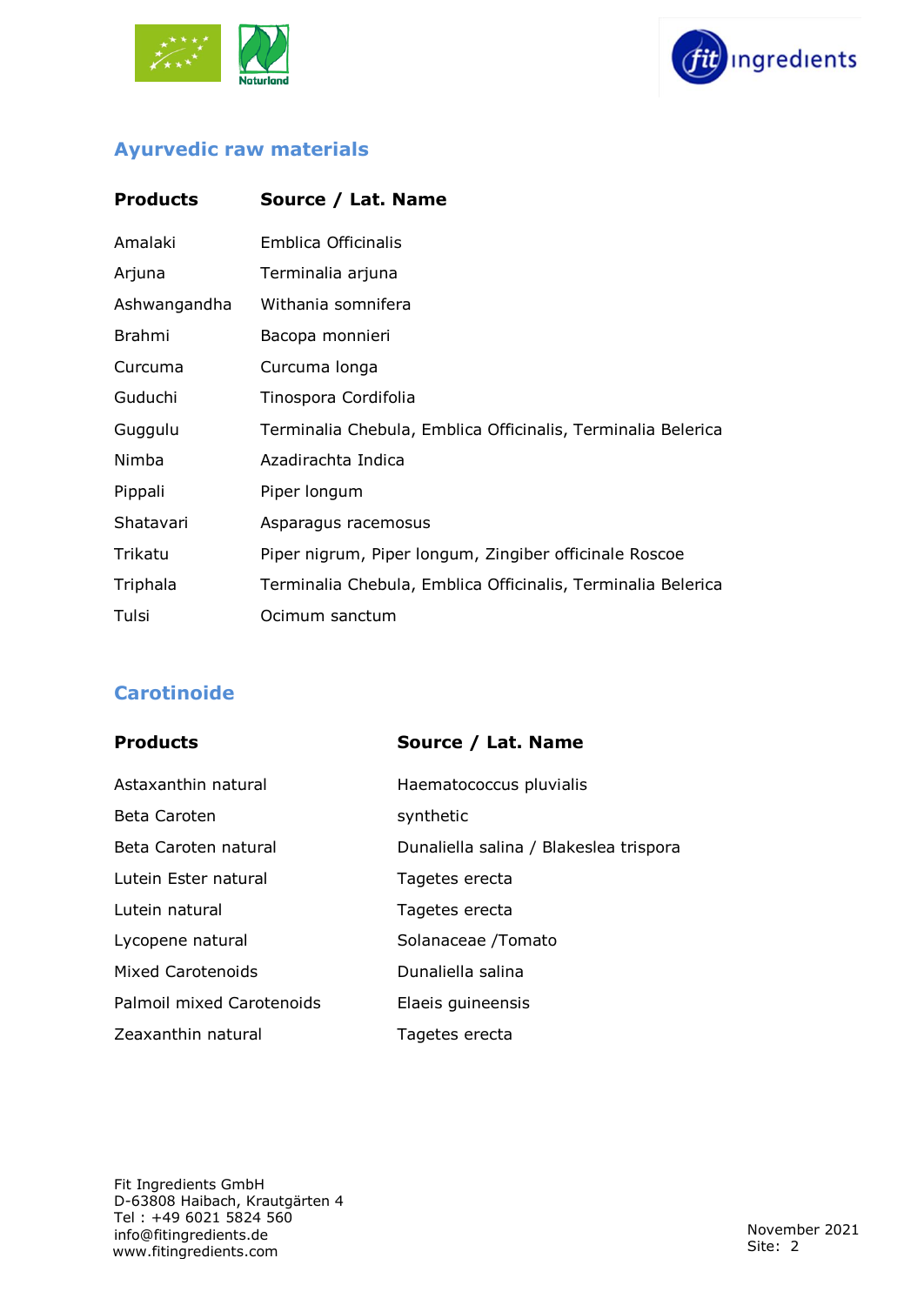



### **Herbs and spices**

### **Products Source / Lat. Name**

| Black Pepper milled organic   | Piper nigrum                      |
|-------------------------------|-----------------------------------|
| Burdock root                  | Bardanae radix (Arctium lappa L.) |
| Devil's claw                  | Radix Harpago                     |
| Ginger                        | Zingiber officinale               |
| Hydrangea root                | Hydrangea aboresoens L.           |
| Myrrh milled                  | Myrrha                            |
| Rosmary                       | Rosmarinus                        |
| Stinging nettle leaves milled | Urtica diocia L.                  |
| White Willow bark             | Salix alba L.                     |
| Yucca root                    | Yucca filamentosa L.              |

### **Organic seeds, extracts, fruit powder**

Fit Ingredients GmbH Acai Powder organic **Acai Powder organic** extended a set of the Euterpe olearacea organic Acerola Powder organic and Malpighia punicifolia organic Ashwagandha extract organic Withania somnifera organic Ashwagandha powder organic Withania somnifera organic Black pepper extract 95% organic extract organic Piper nigrum extract organic Black pepper milled organic example of the Piper nigrum organic Borage Seed organic **Borago officinalis L. organic** Chlorella powder organic (Naturland 1100883) Chlorella Vulgaris organic Chlorella tablets organic (Naturland 1100883) Chlorella Vulgaris organic Curcuma Extract 95% organic Curcuma longa organic Curcuma Powder organic Curcuma longa organic Evening Primrose Seed organic **Communist Coenotial Coenothera biennis L. organic** Flax Seed organic **Example 2018** Linum usitatissimum organic Ginseng extract organic **Panax ginseng organic** Panax ginseng organic Grape seed extract organic variable virtually virtually virtually virtually virtually virtually virtually virtually v Grape seed press cake organic variable views virtus vinifera organic

D-63808 Haibach, Krautgärten 4 Tel : +49 6021 5824 560 [info@fitingredients.de](mailto:info@fitingredients.de) [www.fitingredients.com](http://www.fitingredients.com/)

### **Products Source / Lat. Name**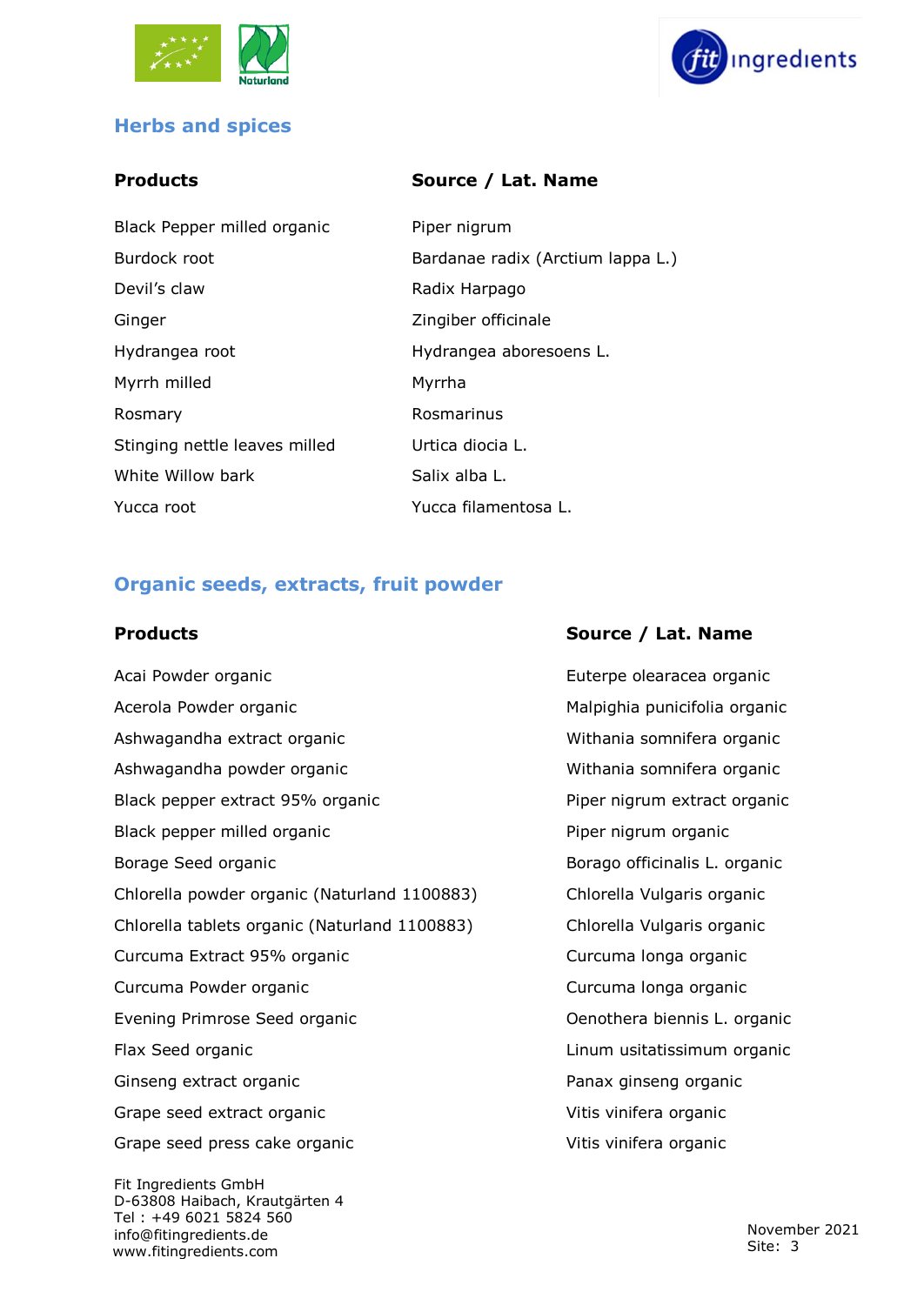



Grape Seeds organic Vitis vinifera organic Moringa powder organic and a metal morth of Moringa oleifera organic Perilla Seed organic **Perilla Seed organic** Perilla frutescens L. organic Pumpkin Seed organic **Cucurbita** organic Spirulina Powder organic (Naturland 1100883) Spirulina platensis organic Spirulina Tablets organic (Naturland 1100883) Spirulina platensis organic

# **Organic vegetable oils**

# Evening Primrose Oil organic **Conting Contract Contract Contract Contract** Contract Contract Contract Contract Contract Contract Contract Contract Contract Contract Contract Contract Contract Contract Contract Contract Con Flaxseed Oil organic Linum usitatissimum organic Grape Seed oil organic Vitis vinifera organic Hemp seed oil organic Cannabis Sativa organic Moringa oil organic **Moringa oleifeira** organic Perilla Oil organic **Perilla frutescens L. organic** Pumpkin Seed Oil organic **Cucurbita organic** Cucurbita organic Rice brain oil organic **Calculary Contract Contract Contract Contract Contract Contract Contract Contract Contract Contract Contract Contract Contract Contract Contract Contract Contract Contract Contract Contract Contract** Safflower Oil organic **Carthamus tinctorius organic**

### **Products Source / Lat. Name**

Borage Oil organic **Borago officinalis L. organic** Seabuckthorn Pulp Oil organic Hippohae rhamnoides L. organic Seabuckthorn Seed Oil organic Hippohae rhamnoides L. organic Tea Tree oil organic **Melalenca alternifiolia organic** 

### **Organic Vitamins / Organic Minerals**

# **Products Source / Lat. Name** Calcium organic Wrightia Tinctoria organic Folic acid organic Lemon Peel Extract (Citrus lemon) organic Iron organic **Murraya Koenigii organic** Magnesium organic Lantana Camara organic Multiminerals organic Blend of plant extracts organic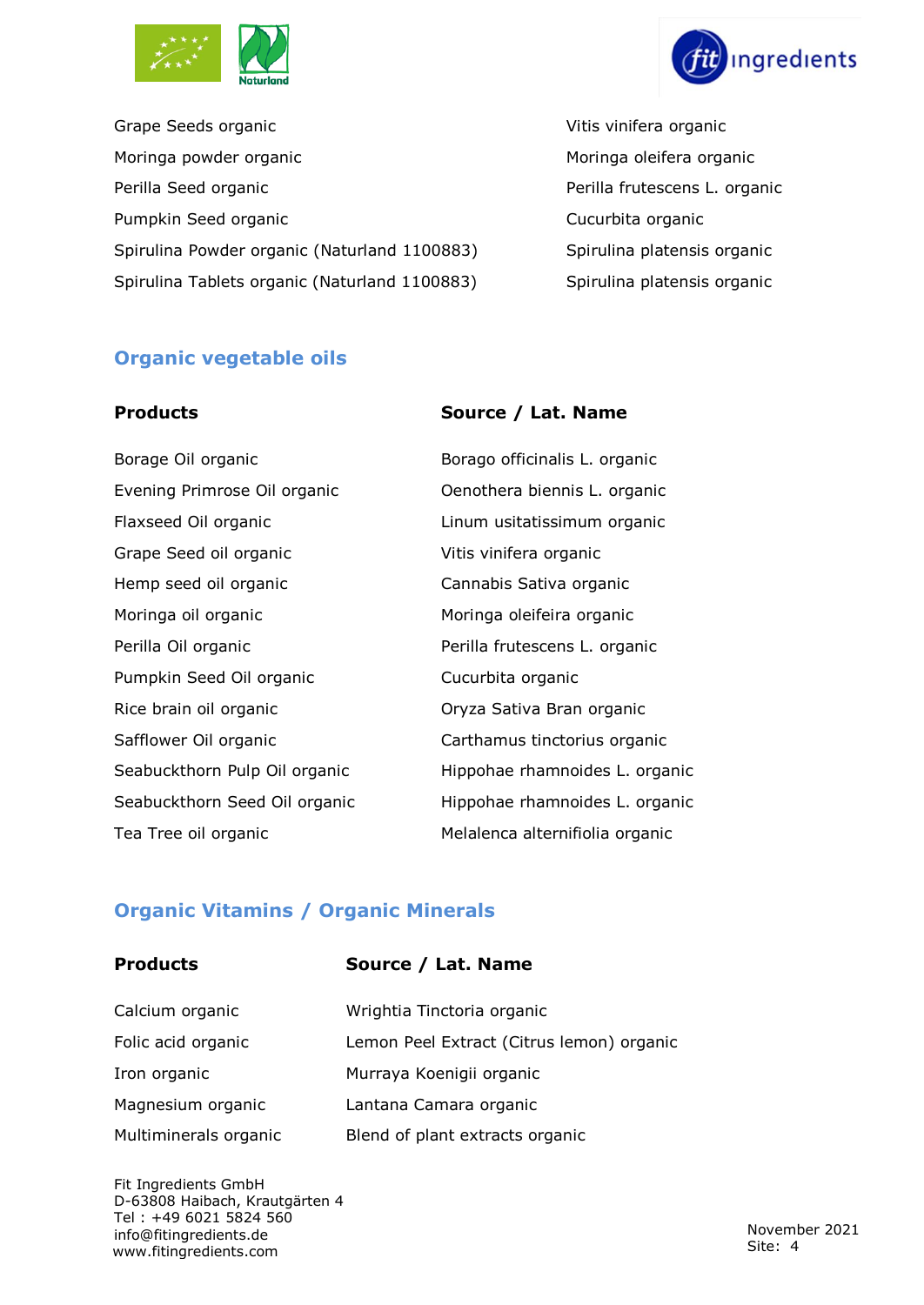



| Multivitamin organic      | Blend of plant extracts organic                             |
|---------------------------|-------------------------------------------------------------|
| Selenium organic          | Organic Mustard Seed (Brassica) organic                     |
| Vitamin A organic         | Blakeslea Trispora, Daucus Carotta, Dunaliella Alge organic |
| Vitamin B Complex organic | Blend of plant extracts organic                             |
| Vitamin B12 organic       | Chlorella vulgaris organic                                  |
| Vitamin C organic         | Myrciaria dubia organic                                     |
| Vitamin D2 organic        | Lentinula edodes, Agaricus bisporus organic                 |
| Vitamin E organic         | Heilanthus annuus, Triticum vulgare, Glycine max. organic   |
| Vitamin K organic         | Camellia sinensis organic                                   |
| Vitamin K2 / MK7 organic  | Glycine max., Manihot esculenta organic                     |
| Zinc organic              | Psidium quajava organic                                     |

### **Pet Foods**

### **Products Source / Lat. Name**

Bromelain PE 600 GDU/G Bromelia ananas

| Buffermin Magnesium Proteinate (10% Mg) |                                         |
|-----------------------------------------|-----------------------------------------|
| Burdock root milled                     | Bardanae radix (Arctium lappa L.)       |
| Chlorella powder organic                | Chlorella Vulgaris (Naturland 1100883)  |
| d-alpha Tocopherol 1000 IU nat.         | Glycine max. / Helianthus annuus        |
| D-Biotin 98% EP                         | D-Biotin 98% EP                         |
| dl-alpha-tocopherylacetat               | dl-alpha-tocopherylacetat               |
| Hydrangea root cut                      | Hydrangea aboresoens L.                 |
| Mixed Tocopherols natural 90%           | Glycine max.                            |
| Organic Green Tea Powder                | Camellia Sinensis                       |
| Pektin                                  | Apple                                   |
| Spirulina Powder organic                | Spirulina platensis (Naturland 1100883) |
| Stinging nettle leaves milled           | Urtica diocia L.                        |
| Yucca root milled                       | Yucca filamentosa L.                    |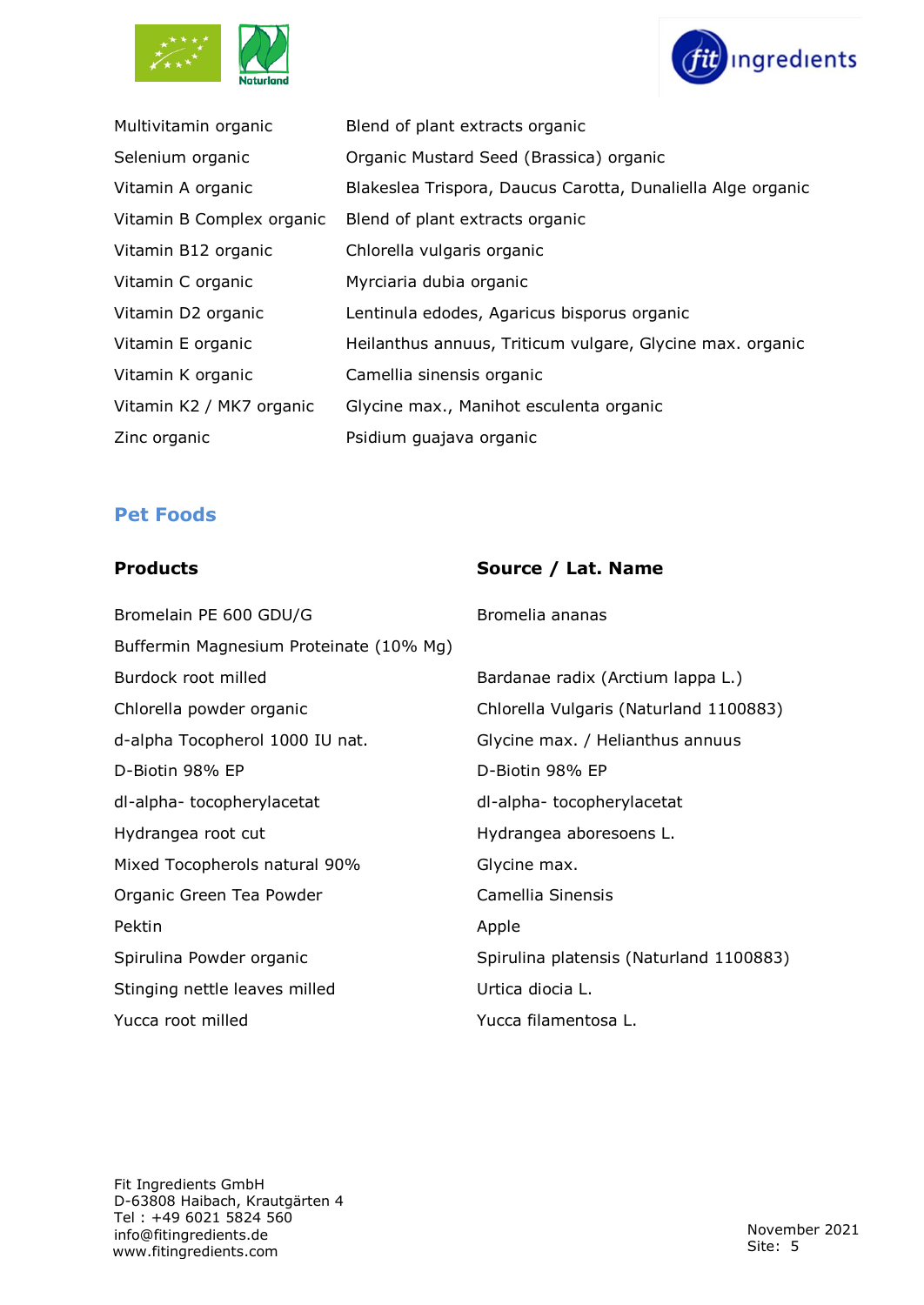





### **Products Source / Lat. Name**

| Acerola Powder              | Malpighia punicifolia           |
|-----------------------------|---------------------------------|
| Amalaki Extract             | <b>Embilic officinalis</b>      |
| Arjuna Extract              | Terminalia arjuna               |
| Ashwagandha Extract         | Withania somnifera              |
| <b>Bilberry Extract</b>     | Vaccinium Myrtillus             |
| <b>Bitter Melon Extract</b> | Mamordica charantia L.          |
| Bitter orange, Pomeranze    | Citrus aurantium L.             |
| Black pepper milled         | Piper nigrum                    |
| Caffeine natural            | Tea                             |
| Chlorella powder            | Chlorella Vulgaris              |
| Cinnamon Bark Extract       | Cinnamonium casia presl         |
| Citrus Bioflavonoid         | Citrus Aurantium L.             |
| Curcuma Extrakt / Powder    | Curcuma longa                   |
| <b>Ginger Extract</b>       | Panax ginseng                   |
| Ginkgo Biloba Extract       | Ginkgo biloba L.                |
| Grape Fruit Extract         | Citrus paradisi Macfad.         |
| Grape Seed Cake             | Vitis vinifera                  |
| Grape Seed Extract          | Vitis vinifera                  |
| Green Tea                   | Camelia sinensis L.             |
| Guduchi Extract             | Tinospora cordifolia            |
| Laminaria                   | Laminaria digitata              |
| L-Carnitine Tartrate        |                                 |
| Mangosteen Extract          | Garcinia Mangostana L.          |
| Millet Seed Extract         | Panicum miliaceum L             |
| <b>Nettle Root Extract</b>  | Urtica dioica L.                |
| Nimba Extract               | Azadirachta Indica              |
| Pomegranate seed Extract    | Punica granatum L.              |
| Pumpkin seed Extract        | Cucurbita moschata(Duch.)poiret |
| Reishi Mushroom P.E.        | Gandomera lucidum               |
| Shatavari Extract           | Asparagus racemosus             |
|                             |                                 |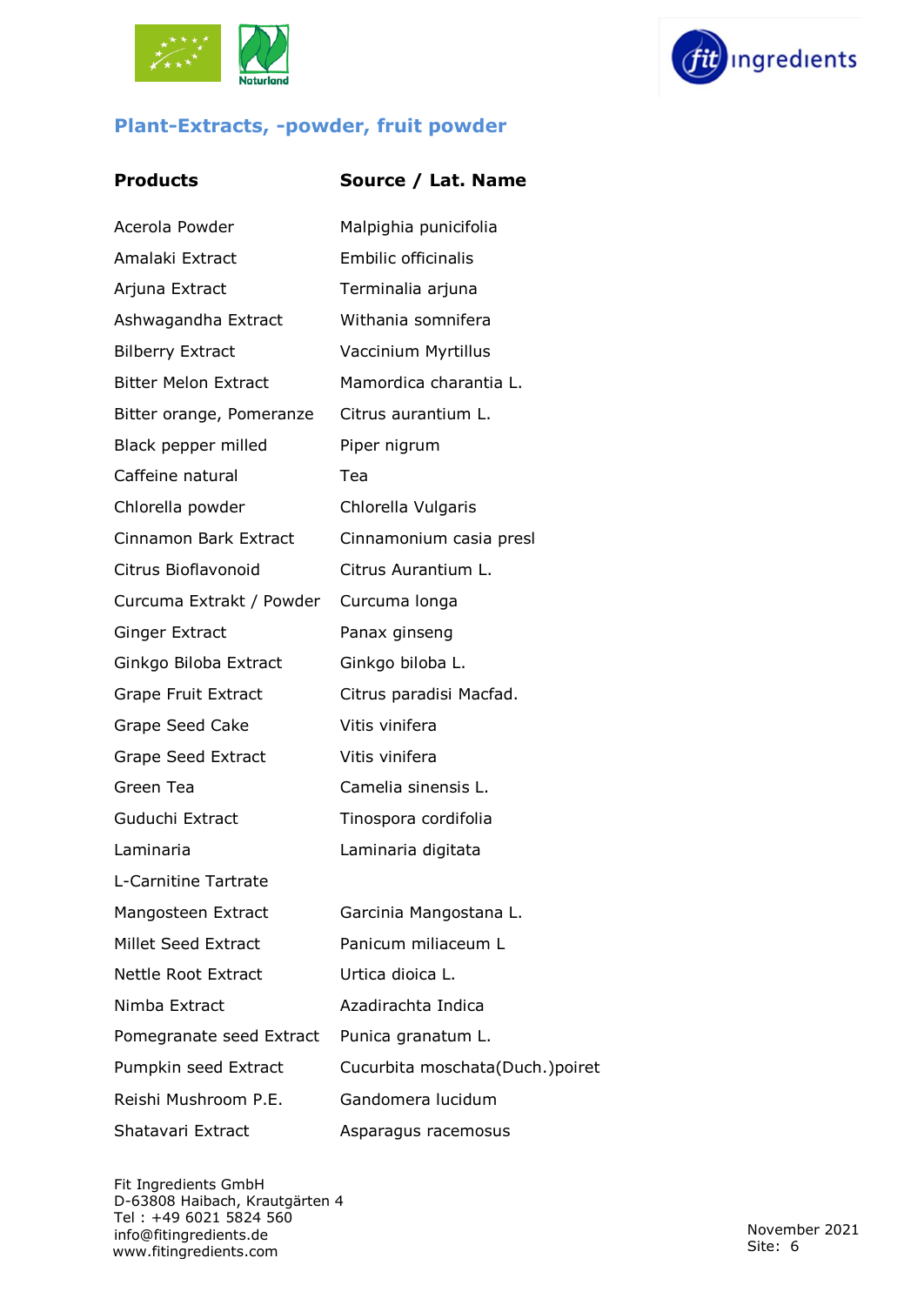



| Shiitake Powder         | Lentinula edodes                                              |
|-------------------------|---------------------------------------------------------------|
| Spirulina powder        | Spirulina platensis                                           |
| Triphala Extract        | Embilic officinalis, Terminalia Bellerica, Terminalia Chebula |
| Tulsi Extract           | Ocimum Sanctum                                                |
| Wheat germ (Spermidin)  | Triticum aestivum                                             |
| Ziziphus Jujuba Extract | Ziziphus jujuba                                               |

### **Plant-Oils, powder, essential fatty acids**

| <b>Products</b> |  |
|-----------------|--|
|                 |  |

### **Source / Lat. Name**

| Algae Oil Powder               | <b>DHA</b>                      |
|--------------------------------|---------------------------------|
| Algae oil                      | Schizochytrium sp.              |
| <b>Black Cumin oil</b>         | Nigella Sativa                  |
| <b>Black Currant Oil</b>       | Ribes nigrum L.                 |
| Borage Oil                     | Borago officinalis L.           |
| Borage Oil Powder              | Borago officinalis L.           |
| Conjugated Linoleic Acid (CLA) | derived from Safflower seed oil |
| Echium Oil                     | Echium plantagineum             |
| Evening Primrose Oil           | Oenothera biennis L.            |
| Evening Primrose Oil Powder    | Oenothera biennis L             |
| Fish Oil                       | variety from fish               |
| Fish Oil Powder                |                                 |
| Flaxseed Oil                   | Linum usitatissimum             |
| Flaxseed Oil Powder            | Linum usitatissimum             |
| Grape Seed oil                 | Vitis vinifera                  |
| Hemp seed oil                  | Cannabis Sativa                 |
| Palm Oil                       | Tocotrienole                    |
| Perilla Seed Oil               | Perilla frutescens L.           |
| Perilla Seed Powder            | Perilla frutescens L.           |
| Pomegranate Seed Oil           | Punica grantum                  |
| Pumpkin Seed Oil               | Cucurbita                       |
| Safflower Oil                  | Carthamus tinctorius            |
| Seabuckthorn pulp oil          | Hippohae rhamnoides L.          |
|                                |                                 |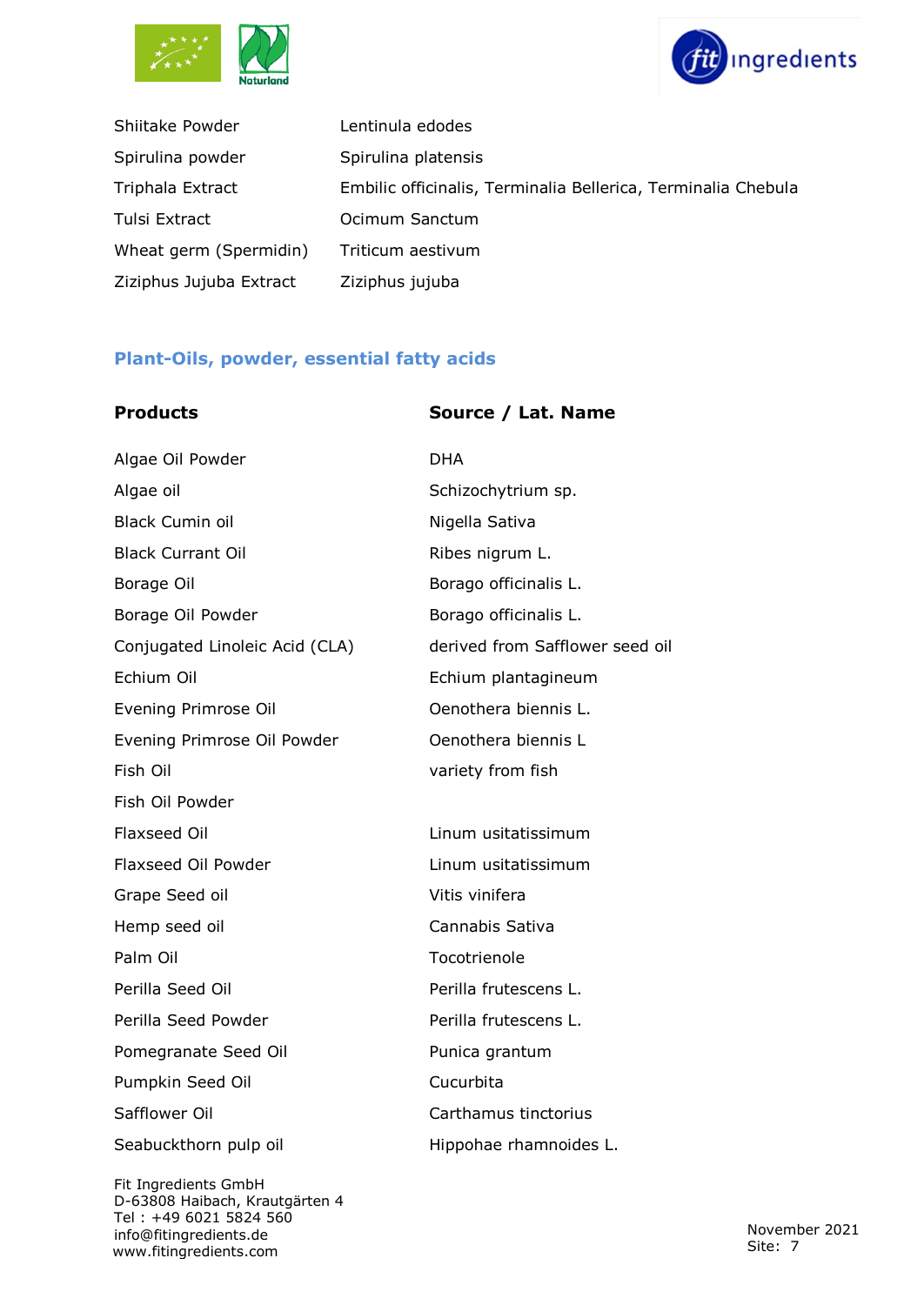



Seabuckthorn seed oil **Hippohae rhamnoides L.** Sunflower Oil Powder **Helianthus** 

### **Probiotic bacterias - freeze dried**

### **Products**

- B. animalis subspec. lactis
- B. bifidum
- B. breve
- B. coagulans
- B. longum
- L. acidophilus
- L. casei
- L. delbrueckii subsp. Bulgaricus
- L. fermentum
- L. gasseri
- L. helveticus
- L. lactis
- L. paracasei
- L. plantarum
- L. rhamnosus
- L. salivarius
- S. Boulardii

Strep. thermophiles

### **Probiotic bacterias - microencapsulated**

### **Products**

- B. bifidum
- B. breve
- B. infantis
- B. lactis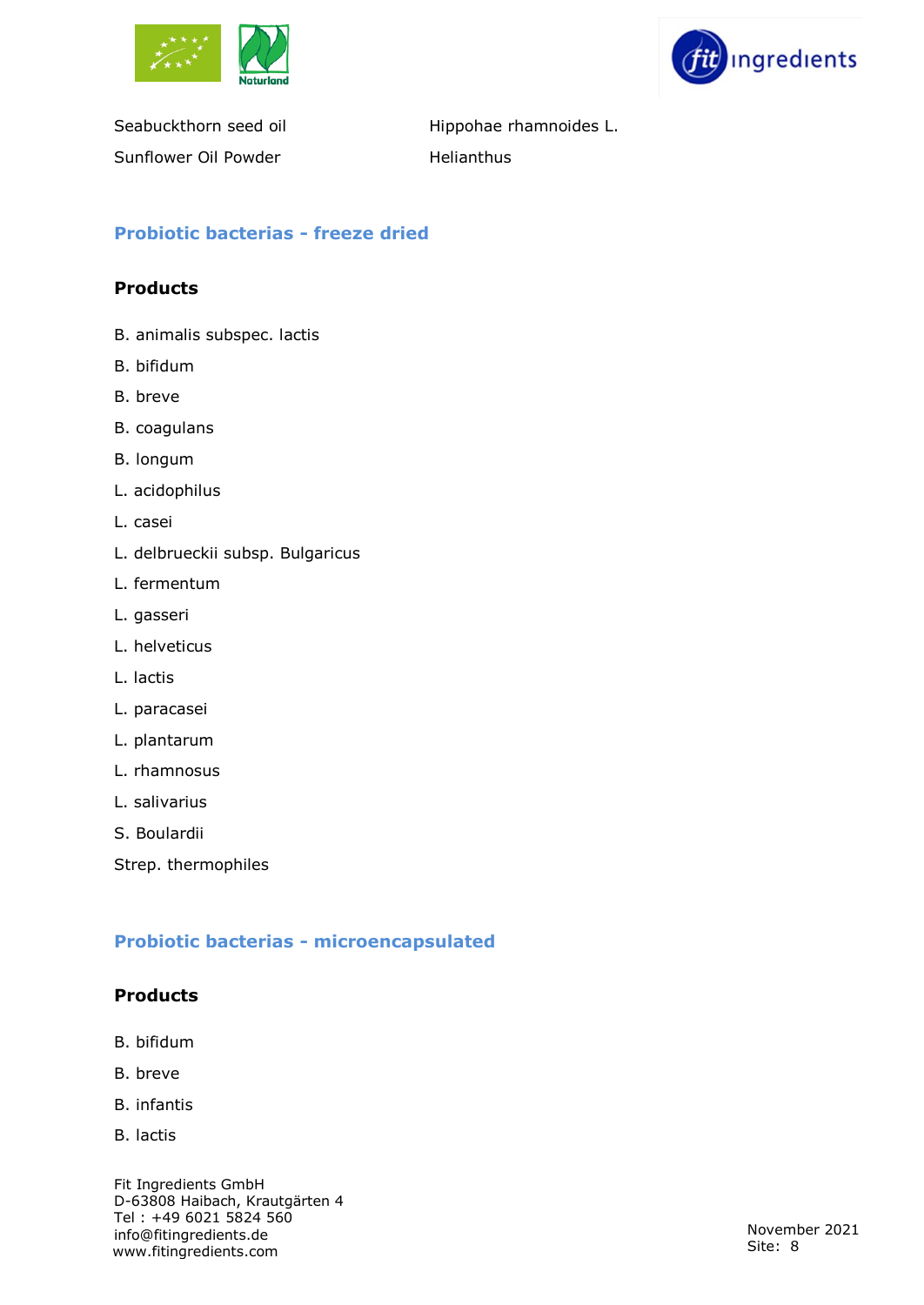

- B. longum
- L. acidophilus
- L. casei
- L. paracasei
- L. plantarum
- L. reuteri
- L. rhamnosus
- Strep. Thermophilus

# **Vitamins**

### **Products Source / Lat. Name**

| Beta-Caroten                  | Dunaliella salina, B. trispora |
|-------------------------------|--------------------------------|
| Coenyzme Q10                  | Ubidecarenone                  |
| D-Biotin                      | <b>Biotinum</b>                |
| Mixed Tocoperhols natural     | Glycine max.                   |
| Tocotrienol                   | derived from Palm oil          |
| Vitamin A                     | synth.                         |
| Vitamin B12                   | Cobalamin                      |
| Vitamin B2                    | Riboflavin                     |
| Vitamin B6 HCL                | Pyridoxin Hydrochlorid         |
| Vitamin C natural             | Acerola                        |
| Vitamin D2                    | Ergocalciferol                 |
| Vitamin D3 natural, vegan     | Lichen (Cholecalciferol)       |
| Vitamin D3 natural, vegan     | Algae (Cholecalciferol)        |
| Vitamin E - mixed tocopherols | All a, $\beta$ , γ, δ, isomere |
| Vitamin E - natural           | D-a Tocopherol                 |
| Vitamin E Acetat- natural     | D-a Tocopherol acetate         |
| Vitamin E Succinat - natural  | D-a Tocopherol                 |